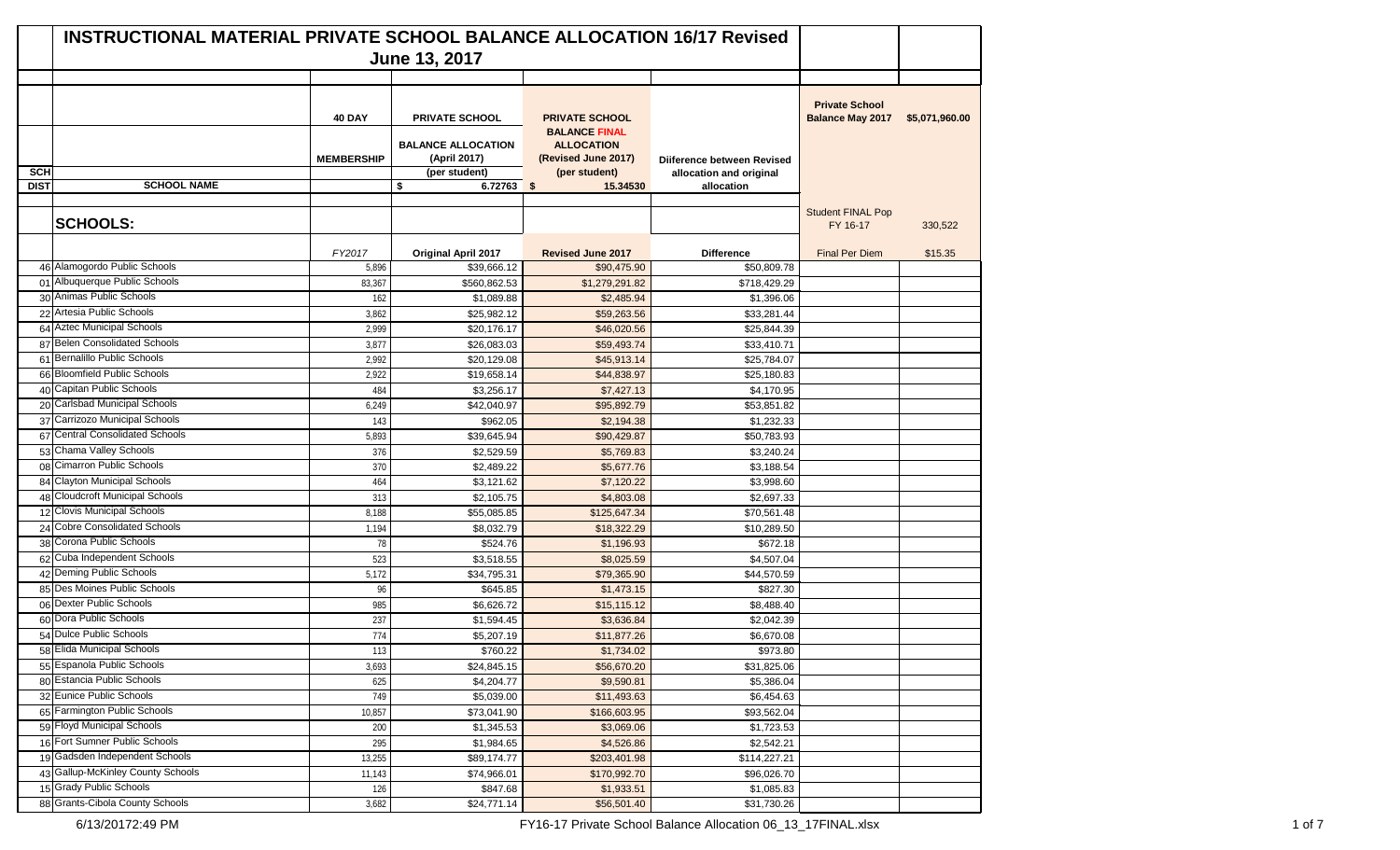|             | <b>INSTRUCTIONAL MATERIAL PRIVATE SCHOOL BALANCE ALLOCATION 16/17 Revised</b> |                                    | June 13, 2017                                                                       |                                                                                                            |                                                       |                                                  |                |
|-------------|-------------------------------------------------------------------------------|------------------------------------|-------------------------------------------------------------------------------------|------------------------------------------------------------------------------------------------------------|-------------------------------------------------------|--------------------------------------------------|----------------|
|             |                                                                               |                                    |                                                                                     |                                                                                                            |                                                       |                                                  |                |
| <b>SCH</b>  |                                                                               | <b>40 DAY</b><br><b>MEMBERSHIP</b> | <b>PRIVATE SCHOOL</b><br><b>BALANCE ALLOCATION</b><br>(April 2017)<br>(per student) | <b>PRIVATE SCHOOL</b><br><b>BALANCE FINAL</b><br><b>ALLOCATION</b><br>(Revised June 2017)<br>(per student) | Diiference between Revised<br>allocation and original | <b>Private School</b><br><b>Balance May 2017</b> | \$5,071,960.00 |
| <b>DIST</b> | <b>SCHOOL NAME</b>                                                            |                                    | \$<br>6.72763 \$                                                                    | 15.34530                                                                                                   | allocation                                            |                                                  |                |
|             | <b>SCHOOLS:</b>                                                               |                                    |                                                                                     |                                                                                                            |                                                       | <b>Student FINAL Pop</b><br>FY 16-17             | 330,522        |
|             |                                                                               | FY2017                             | <b>Original April 2017</b>                                                          | <b>Revised June 2017</b>                                                                                   | <b>Difference</b>                                     | <b>Final Per Diem</b>                            | \$15.35        |
|             | 05 Hagerman Public School                                                     | 418                                | \$2,812.15                                                                          | \$6,414.34                                                                                                 | \$3,602.19                                            |                                                  |                |
|             | 18 Hatch Valley Schools                                                       | 1,265                              | \$8,510.45                                                                          | \$19,411.81                                                                                                | \$10,901.35                                           |                                                  |                |
|             | 33 Hobbs Public Schools                                                       | 9,611                              | \$64,659.27                                                                         | \$147,483.70                                                                                               | \$82,824.43                                           |                                                  |                |
|             | 39 Hondo Valley Public Schools                                                | 137                                | \$921.69                                                                            | \$2,102.31                                                                                                 | \$1,180.62                                            |                                                  |                |
|             | 50 House Public Schools                                                       | 59                                 | \$396.93                                                                            | \$905.37                                                                                                   | \$508.44                                              |                                                  |                |
|             | 34 Jal Public Schools                                                         | 437                                | \$2,939.98                                                                          | \$6,705.90                                                                                                 | \$3,765.92                                            |                                                  |                |
|             | 56 Jemez Mountain Schools                                                     | 230                                | \$1,547.36                                                                          | \$3,529.42                                                                                                 | \$1,982.06                                            |                                                  |                |
|             | 63 Jemez Valley Public Schools                                                | 289                                | \$1,944.29                                                                          | \$4,434.79                                                                                                 | \$2,490.51                                            |                                                  |                |
|             | 07 Lake Arthur Public Schools                                                 | 91                                 | \$612.21                                                                            | \$1,396.42                                                                                                 | \$784.21                                              |                                                  |                |
|             | 17 Las Cruces Public Schools                                                  | 24,248                             | \$163,131.63                                                                        | \$372,092.89                                                                                               | \$208,961.26                                          |                                                  |                |
|             | 69 Las Vegas City Schools                                                     | 1,574                              | \$10,589.29                                                                         | \$24,153.51                                                                                                | \$13,564.21                                           |                                                  |                |
|             | 68 Las Vegas West Public School                                               | 1,436                              | \$9,660.88                                                                          | \$22,035.85                                                                                                | $\overline{$}12,374.97$                               |                                                  |                |
|             | 51 Logan Public Schools                                                       | 312                                | \$2,099.02                                                                          | \$4,787.73                                                                                                 | \$2,688.71                                            |                                                  |                |
|             | 29 Lordsburg Public Schools                                                   | 461                                | \$3,101.44                                                                          | \$7,074.18                                                                                                 | \$3,972.75                                            |                                                  |                |
|             | 41 Los Alamos Public Schools                                                  | 3,619                              | \$24,347.30                                                                         | \$55,534.65                                                                                                | \$31,187.35                                           |                                                  |                |
|             | 86 Los Lunas Public Schools                                                   | 8,285                              | \$55,738.43                                                                         | \$127,135.83                                                                                               | \$71,397.40                                           |                                                  |                |
|             | 21 Loving Public Schools                                                      | 553                                | \$3,720.38                                                                          | \$8,485.95                                                                                                 | \$4,765.57                                            |                                                  |                |
|             | 31 Lovington Public Schools                                                   | 3,515                              | \$23,647.63                                                                         | \$53,938.74                                                                                                | \$30,291.11                                           |                                                  |                |
|             | 75 Magdalena Public Schools                                                   | 336                                | \$2,260.48                                                                          | \$5,156.02                                                                                                 | \$2,895.54                                            |                                                  |                |
|             | 11 Maxwell Public Schools                                                     | 114                                | \$766.95                                                                            | \$1,749.36                                                                                                 | \$982.41                                              |                                                  |                |
|             | 14 Melrose Public Schools                                                     | 198                                | \$1,332.07                                                                          | \$3,038.37                                                                                                 | \$1,706.30                                            |                                                  |                |
|             | 78 Mesa Vista Cons. Schools                                                   | 249                                | \$1,675.18                                                                          | \$3,820.98                                                                                                 | \$2,145.80                                            |                                                  |                |
|             | 44 Mora Public Schools                                                        | 411                                | \$2,765.06                                                                          | \$6,306.92                                                                                                 | \$3,541.86                                            |                                                  |                |
|             | 81 Moriarty Public Schools                                                    | 2,464                              | \$16,576.89                                                                         | \$37,810.82                                                                                                | \$21,233.94                                           |                                                  |                |
|             | 28 Mosquero Public Schools                                                    | 41                                 | \$275.83                                                                            | \$629.16                                                                                                   | \$353.32                                              |                                                  |                |
|             | 82 Mountainair Public Schools                                                 | 216                                | \$1,453.17                                                                          | \$3,314.59                                                                                                 | \$1,861.42                                            |                                                  |                |
|             | 70 Pecos Independent Schools                                                  | 583                                | \$3,922.21                                                                          | \$8,946.31                                                                                                 | \$5,024.10                                            |                                                  |                |
|             | 77 Penasco Independent Schools                                                | 337                                | \$2,267.21                                                                          | \$5,171.37                                                                                                 | \$2,904.15                                            |                                                  |                |
|             | 72 Pojoaque Valley Schools                                                    | 1,920                              | \$12,917.05                                                                         | \$29,462.98                                                                                                | \$16,545.93                                           |                                                  |                |
|             | 57 Portales Public Schools                                                    | 2,693                              | \$18,117.51                                                                         | \$41,324.90                                                                                                | \$23,207.39                                           |                                                  |                |
|             | 03 Quemado Public Schools<br>79 Questa Independent Schools                    | 133                                | \$894.78                                                                            | \$2,040.93                                                                                                 | \$1,146.15                                            |                                                  |                |
|             | 09 Raton Public Schools                                                       | 364                                | \$2,448.86                                                                          | \$5,585.69                                                                                                 | \$3,136.83                                            |                                                  |                |
|             | 02 Reserve Public Schools                                                     | 940                                | \$6,323.97                                                                          | \$14,424.58                                                                                                | \$8,100.61                                            |                                                  |                |
|             | 83 Rio Rancho                                                                 | 130                                | \$874.59                                                                            | \$1,994.89                                                                                                 | \$1,120.30                                            |                                                  |                |
|             | 04 Roswell Independent Schools                                                | 16,855                             | \$113,394.24                                                                        | \$258,645.07                                                                                               | \$145,250.83                                          |                                                  |                |
|             |                                                                               | 10,140                             | \$68,218.19                                                                         | \$155,601.37                                                                                               | \$87,383.17                                           |                                                  |                |

6/13/20172:49 PM FY16-17 Private School Balance Allocation 06\_13\_17FINAL.xlsx 2 of 7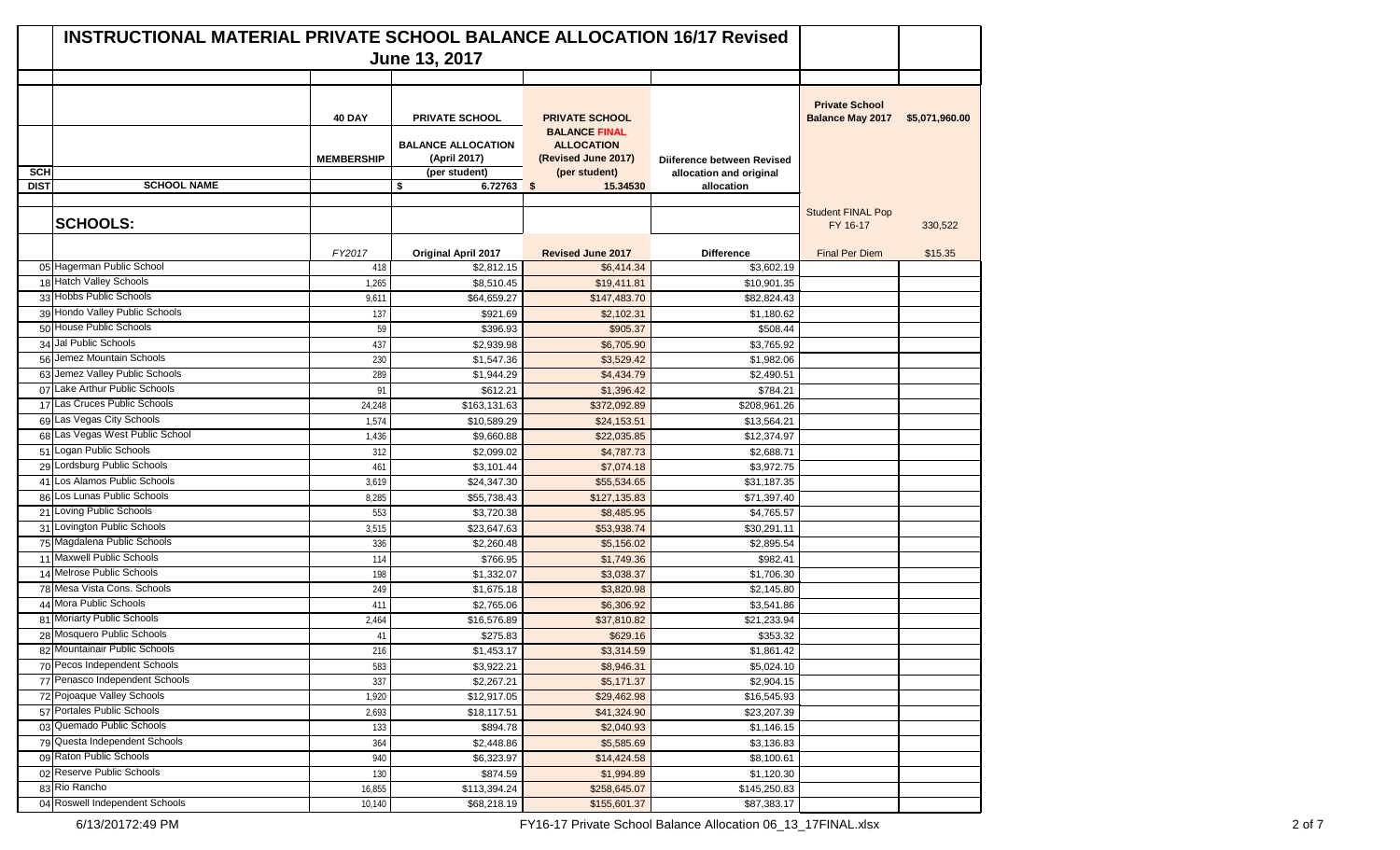|                           | INSTRUCTIONAL MATERIAL PRIVATE SCHOOL BALANCE ALLOCATION 16/17 Revised |                   |                                           |                                                                  |                                       |                                                  |                |
|---------------------------|------------------------------------------------------------------------|-------------------|-------------------------------------------|------------------------------------------------------------------|---------------------------------------|--------------------------------------------------|----------------|
|                           |                                                                        |                   |                                           |                                                                  |                                       |                                                  |                |
|                           |                                                                        | <b>40 DAY</b>     | <b>PRIVATE SCHOOL</b>                     | <b>PRIVATE SCHOOL</b>                                            |                                       | <b>Private School</b><br><b>Balance May 2017</b> | \$5,071,960.00 |
|                           |                                                                        | <b>MEMBERSHIP</b> | <b>BALANCE ALLOCATION</b><br>(April 2017) | <b>BALANCE FINAL</b><br><b>ALLOCATION</b><br>(Revised June 2017) | <b>Diiference between Revised</b>     |                                                  |                |
| <b>SCH</b><br><b>DIST</b> | <b>SCHOOL NAME</b>                                                     |                   | (per student)<br>\$<br>6.72763 \$         | (per student)<br>15.34530                                        | allocation and original<br>allocation |                                                  |                |
|                           |                                                                        |                   |                                           |                                                                  |                                       |                                                  |                |
|                           | <b>SCHOOLS:</b>                                                        |                   |                                           |                                                                  |                                       | <b>Student FINAL Pop</b><br>FY 16-17             | 330,522        |
|                           |                                                                        | FY2017            | <b>Original April 2017</b>                | <b>Revised June 2017</b>                                         | <b>Difference</b>                     | <b>Final Per Diem</b>                            | \$15.35        |
|                           | 27 Roy Public Schools                                                  | 46                | \$309.47                                  | \$705.88                                                         | \$396.41                              |                                                  |                |
|                           | 36 Ruidoso Public Schools                                              | 1,973             | \$13,273.62                               | \$30,276.28                                                      | \$17,002.66                           |                                                  |                |
|                           | 52 San Jon Public Schools                                              | 149               | \$1,002.42                                | \$2,286.45                                                       | \$1,284.03                            |                                                  |                |
|                           | 71 Santa Fe City Schools                                               | 12,746            | \$85,750.40                               | \$195,591.22                                                     | \$109,840.82                          |                                                  |                |
|                           | 25 Santa Rosa Consolidated Schools                                     | 632               | \$4,251.86                                | \$9,698.23                                                       | \$5,446.37                            |                                                  |                |
|                           | 23 Silver City Consolidated Schools                                    | 2,742             | \$18,447.17                               | \$42,076.82                                                      | \$23,629.65                           |                                                  |                |
|                           | 74 Socorro Public Schools                                              | 1,547             | \$10,407.65                               | \$23,739.18                                                      | \$13,331.54                           |                                                  |                |
|                           | 10 Springer Municipal Schools                                          | 140               | \$941.87                                  | \$2,148.34                                                       | \$1,206.47                            |                                                  |                |
|                           | 76 Taos Municipal Schools                                              | 2,325             | \$15,641.75                               | \$35,677.83                                                      | \$20,036.08                           |                                                  |                |
|                           | 35 Tatum Public Schools                                                | 329               | \$2.213.39                                | \$5,048.60                                                       | \$2,835.21                            |                                                  |                |
|                           | 13 Texico Public Schools                                               | 545               | \$3,666.56                                | \$8,363.19                                                       | \$4,696.63                            |                                                  |                |
|                           | 73 Truth or Consequences Public Schools                                | 1,255             | \$8,443.18                                | \$19,258.35                                                      | \$10,815.18                           |                                                  |                |
| 49                        | <b>Tucumcari Public Schools</b>                                        | 943               | \$6.344.16                                | \$14,470.62                                                      | \$8,126.46                            |                                                  |                |
|                           | 47 Tularosa Public Schools                                             | 855               | \$5,752.13                                | \$13,120.23                                                      | \$7,368.11                            |                                                  |                |
|                           | 26 Vaughn Public Schools                                               | 69                | \$464.21                                  | \$1,058.83                                                       | \$594.62                              |                                                  |                |
|                           | 45 Wagon Mound Public Schools                                          | 60                | \$403.66                                  | \$920.72                                                         | \$517.06                              |                                                  |                |
|                           | 89 Zuni Public Schools                                                 | 1,332             | \$8,961.21                                | \$20,439.94                                                      | \$11,478.74                           |                                                  |                |
|                           | <b>TOTAL PUBLIC SCHOOLS</b>                                            | 304,706           | 2,049,949.94                              | \$4,675,805.68                                                   | \$2,625,855.73                        |                                                  |                |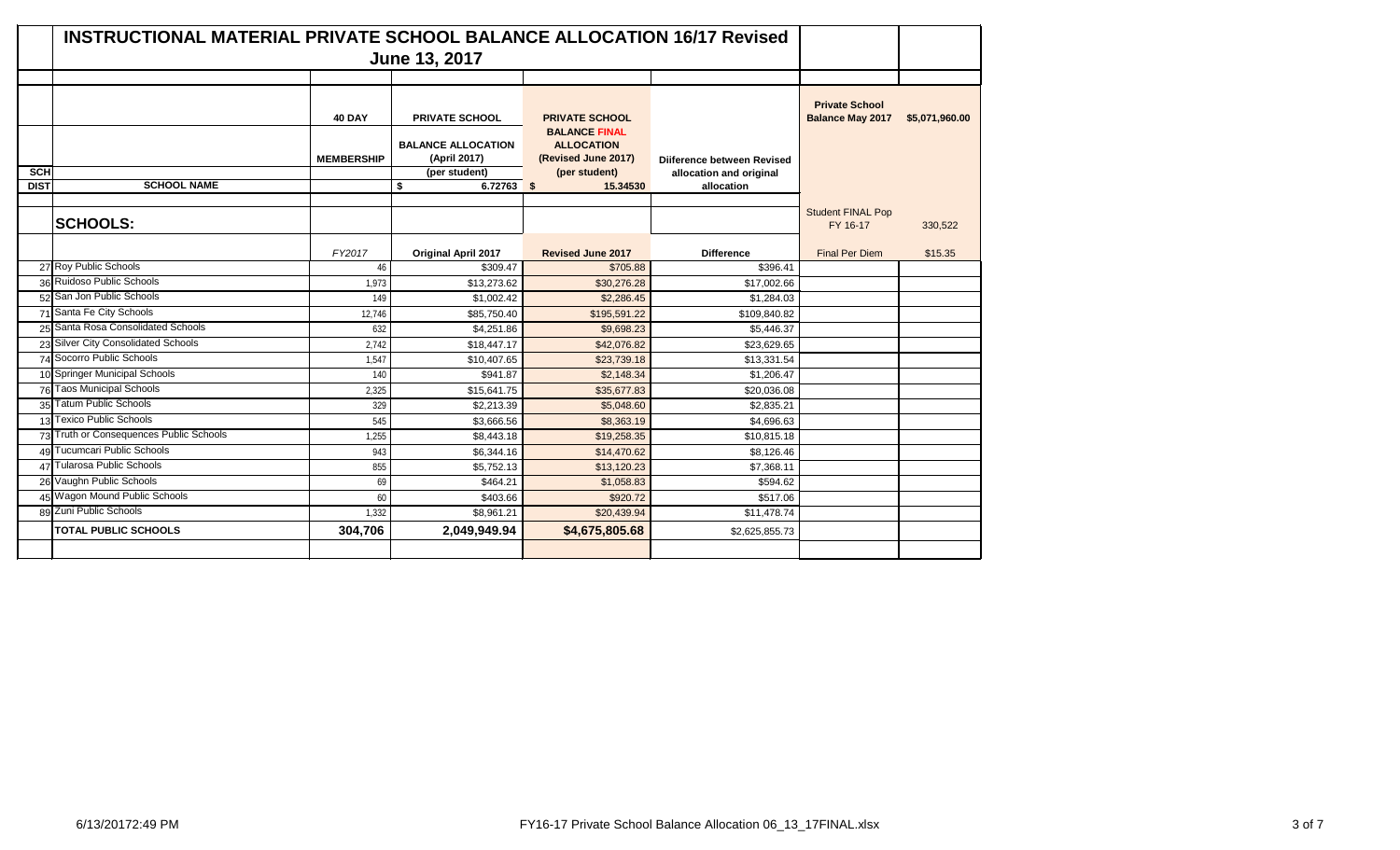|             | <b>INSTRUCTIONAL MATERIAL PRIVATE SCHOOL BALANCE ALLOCATION 16/17 Revised</b> |                   |                                           |                                                                  |                            |                                                  |                |
|-------------|-------------------------------------------------------------------------------|-------------------|-------------------------------------------|------------------------------------------------------------------|----------------------------|--------------------------------------------------|----------------|
|             |                                                                               |                   | June 13, 2017                             |                                                                  |                            |                                                  |                |
|             |                                                                               |                   |                                           |                                                                  |                            |                                                  |                |
|             |                                                                               | <b>40 DAY</b>     | <b>PRIVATE SCHOOL</b>                     | <b>PRIVATE SCHOOL</b>                                            |                            | <b>Private School</b><br><b>Balance May 2017</b> | \$5,071,960.00 |
|             |                                                                               | <b>MEMBERSHIP</b> | <b>BALANCE ALLOCATION</b><br>(April 2017) | <b>BALANCE FINAL</b><br><b>ALLOCATION</b><br>(Revised June 2017) | Diiference between Revised |                                                  |                |
| <b>SCH</b>  |                                                                               |                   | (per student)                             | (per student)                                                    | allocation and original    |                                                  |                |
| <b>DIST</b> | <b>SCHOOL NAME</b>                                                            |                   | $6.72763$ \$<br>\$                        | 15.34530                                                         | allocation                 |                                                  |                |
|             |                                                                               |                   |                                           |                                                                  |                            |                                                  |                |
|             | <b>SCHOOLS:</b>                                                               |                   |                                           |                                                                  |                            | <b>Student FINAL Pop</b><br>FY 16-17             | 330,522        |
|             |                                                                               | FY2017            | <b>Original April 2017</b>                | <b>Revised June 2017</b>                                         | <b>Difference</b>          | <b>Final Per Diem</b>                            | \$15.35        |
|             | <b>CHARTER SCHOOLS:</b>                                                       |                   |                                           |                                                                  |                            |                                                  |                |
|             | 71 Academy for Tech & Classics                                                | 378               | \$2,543.05                                | \$5,800.52                                                       | \$3,257.48                 |                                                  |                |
|             | 01 Academy of Trades & Tech. (Youth Build)                                    | 118               | \$793.86                                  | \$1,810.75                                                       | \$1,016.89                 |                                                  |                |
|             | 01 Alb. Inst. For Math (High Tech High)                                       | 357               | $\overline{$2,401.76}$                    | \$5,478.27                                                       | \$3.076.51                 |                                                  |                |
|             | Albuquerque School of Excellence                                              | 427               | \$2,872.70                                | \$6,552.44                                                       | \$3,679.75                 |                                                  |                |
|             | 01 Alb. Talent Dev. Secondary                                                 | 177               | \$1,190.79                                | \$2,716.12                                                       | \$1,525.33                 |                                                  |                |
|             | 23 Aldo Leopold                                                               | 162               | \$1,089.88                                | \$2,485.94                                                       | \$1,396.06                 |                                                  |                |
|             | 17 Alma D' Arte                                                               | 189               | \$1,271.52                                | \$2,900.26                                                       | \$1,628.74                 |                                                  |                |
|             | 01 Amy Biehl Charter High School                                              | 301               | \$2,025.02                                | \$4,618.94                                                       | \$2.593.92                 |                                                  |                |
|             | 76 Anansi Charter School                                                      | 186               | \$1,251.34                                | \$2,854.23                                                       | \$1,602.89                 |                                                  |                |
|             | Anthony Charter School                                                        | 99                | \$666.04                                  | \$1,519.18                                                       | \$853.15                   |                                                  |                |
|             | 01 Bataan Military Academy                                                    | $\Omega$          | \$0.00                                    | \$0.00                                                           | \$0.00                     |                                                  |                |
|             | 55 Cariños de los Ninos                                                       | 103               | \$692.95                                  | \$1,580.57                                                       | \$887.62                   |                                                  |                |
|             | 01 Cesar Chavez (Albq.)                                                       | 204               | \$1,372.44                                | \$3,130.44                                                       | \$1,758.00                 |                                                  |                |
|             | 42 Cesar Chavez (Deming)                                                      | 133               | \$894.78                                  | \$2,040.93                                                       | \$1,146.15                 |                                                  |                |
|             | 01 Christine Duncan                                                           | 274               | \$1,843.37                                | \$4,204.61                                                       | \$2,361.24                 |                                                  |                |
|             | Cien Aguas International School                                               | 391               | \$2,630.50                                | \$6,000.01                                                       | \$3,369.51                 |                                                  |                |
|             | Coral Community Center (ABQ)                                                  | 201               | \$1,352.25                                | \$3,084.41                                                       | \$1,732.15                 |                                                  |                |
|             | <b>Corrales International School</b>                                          | 260               | \$1,749.18                                | \$3,989.78                                                       | \$2,240.59                 |                                                  |                |
|             | 74 Cottonwood Charter School<br>Cottonwood Classical Prep                     | 170<br>706        | \$1,143.70                                | \$2,608.70                                                       | \$1,465.00                 |                                                  |                |
|             | 01 Creative Education Preparatory #1                                          | $\Omega$          | \$4,749.71<br>\$0.00                      | \$10,833.78<br>\$0.00                                            | \$6,084.07<br>\$0.00       |                                                  |                |
| 01          | Gil H. Sena High School (Creative Prep #2)                                    | 173               | \$1,163.88                                | \$2,654.74                                                       | \$1,490.86                 |                                                  |                |
|             | 01 Digital Arts & Tech. (Alb. Charter Voc.)                                   | 307               | \$2,065.38                                | \$4,711.01                                                       | \$2,645.62                 |                                                  |                |
|             | Dzit Dit Lool School of Empowerment & Perserverance                           |                   |                                           |                                                                  |                            |                                                  |                |
|             | (DEAP)                                                                        | 21                | \$141.28                                  | \$322.25                                                         | \$180.97                   |                                                  |                |
|             | Dream Dine'                                                                   | 26                | \$174.92                                  | \$398.98                                                         | \$224.06                   |                                                  |                |
|             | 01 East Mountain Charter High School                                          | 362               | \$2,435.40                                | \$5,555.00                                                       | \$3,119.60                 |                                                  |                |
|             | 01 El Camino Rael (Horizon Academy South)                                     | 295               | \$1,984.65                                | \$4,526.86                                                       | \$2,542.21                 |                                                  |                |
|             | Entrepreneurship Leadership (Siembra Abq)                                     | 29                | \$195.10                                  | \$445.01                                                         | \$249.91                   |                                                  |                |
|             | Estancia Valley Classical Academy (Estancia/Moriarty)                         |                   |                                           |                                                                  |                            |                                                  |                |
|             |                                                                               | 460               | \$3,094.71                                | \$7,058.84                                                       | \$3,964.13                 |                                                  |                |
|             | Explore Academy                                                               | 212               | \$1,426.26                                | \$3,253.20                                                       | \$1,826.95                 |                                                  |                |
|             | Gordon Bernal Charter                                                         | 395               | \$2,657.41                                | \$6,061.39                                                       | \$3,403.98                 |                                                  |                |
|             | Health and Leadership High School (APS)                                       | 192               | \$1,291.71                                | \$2,946.30                                                       | \$1,654.59                 |                                                  |                |
|             | <b>Health Sciences Academy</b>                                                | $\overline{0}$    | \$0.00                                    | \$0.00                                                           | \$0.00                     |                                                  |                |
|             | 01 Horizon Academy West                                                       | 451               | \$3,034.16                                | \$6,920.73                                                       | \$3,886.57                 |                                                  |                |
|             | International School Mesa Del Sol                                             | 295               | \$1,984.65                                | \$4,526.86                                                       | \$2,542.21                 |                                                  |                |
|             | 20 Jefferson Montessori                                                       | 170               | \$1,143.70                                | \$2,608.70                                                       | \$1,465.00                 |                                                  |                |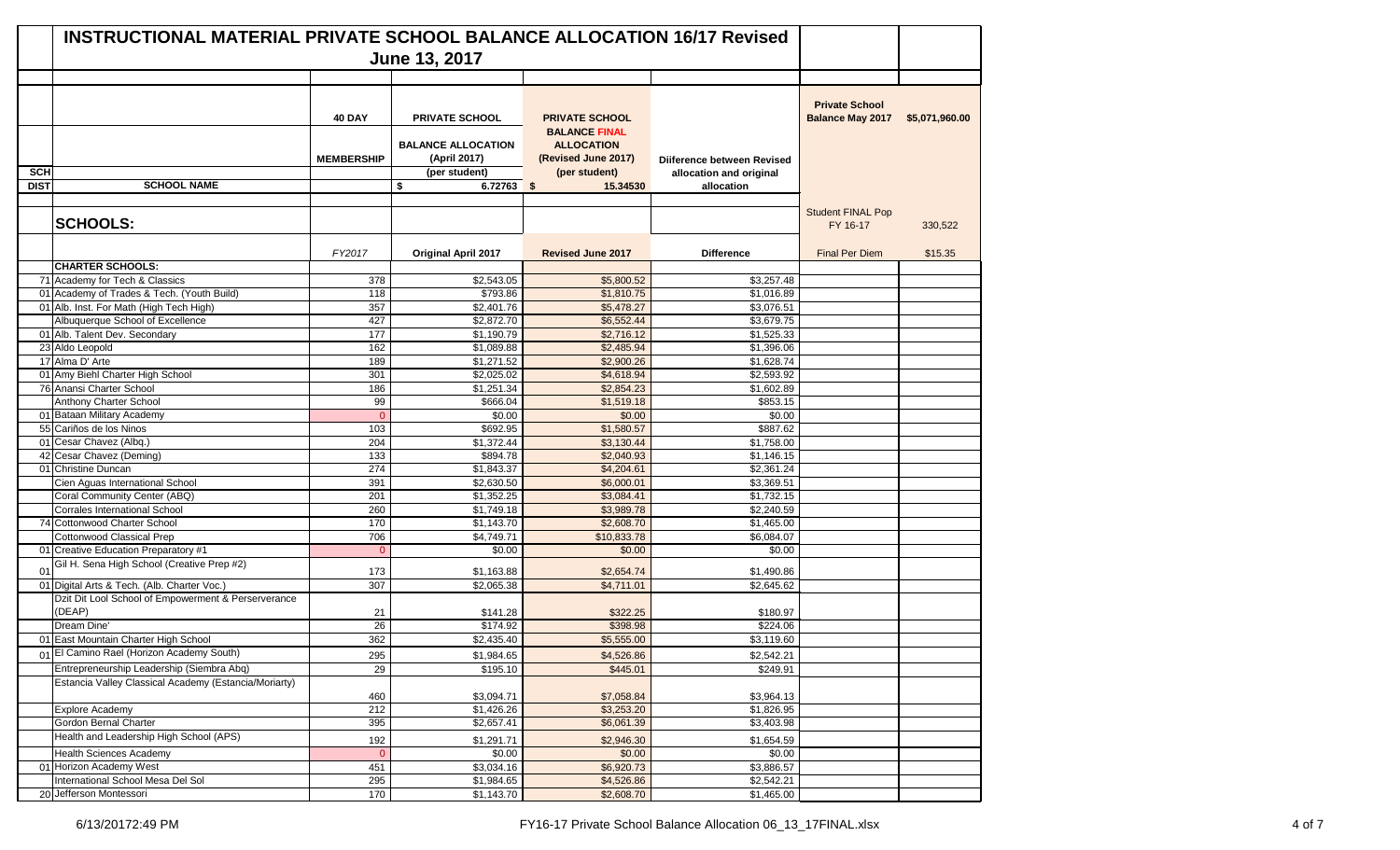|                | <b>INSTRUCTIONAL MATERIAL PRIVATE SCHOOL BALANCE ALLOCATION 16/17 Revised</b> |                   |                                           |                                               |                            |                                                  |                |
|----------------|-------------------------------------------------------------------------------|-------------------|-------------------------------------------|-----------------------------------------------|----------------------------|--------------------------------------------------|----------------|
|                |                                                                               |                   | June 13, 2017                             |                                               |                            |                                                  |                |
|                |                                                                               | <b>40 DAY</b>     | <b>PRIVATE SCHOOL</b>                     | <b>PRIVATE SCHOOL</b><br><b>BALANCE FINAL</b> |                            | <b>Private School</b><br><b>Balance May 2017</b> | \$5,071,960.00 |
|                |                                                                               | <b>MEMBERSHIP</b> | <b>BALANCE ALLOCATION</b><br>(April 2017) | <b>ALLOCATION</b><br>(Revised June 2017)      | Diiference between Revised |                                                  |                |
| <b>SCH</b>     |                                                                               |                   | (per student)                             | (per student)                                 | allocation and original    |                                                  |                |
| <b>DIST</b>    | <b>SCHOOL NAME</b>                                                            |                   | \$<br>$6.72763$ \$                        | 15.34530                                      | allocation                 |                                                  |                |
|                |                                                                               |                   |                                           |                                               |                            |                                                  |                |
|                | <b>SCHOOLS:</b>                                                               |                   |                                           |                                               |                            | <b>Student FINAL Pop</b><br>FY 16-17             | 330,522        |
|                |                                                                               | FY2017            | <b>Original April 2017</b>                | <b>Revised June 2017</b>                      | <b>Difference</b>          | <b>Final Per Diem</b>                            | \$15.35        |
|                | 01 J Paul Taylor Academy (Las Cruces-K-6)                                     | 200               | \$1.345.53                                | \$3,069.06                                    | \$1,723.53                 |                                                  |                |
|                | 17 La Academia de Esperanza                                                   | 328               | \$2,206.66                                | \$5,033.26                                    | \$2,826.60                 |                                                  |                |
|                | 01 La Academia Dolores Huerta                                                 | 174               | \$1,170.61                                | \$2,670.08                                    | \$1,499.47                 |                                                  |                |
|                | La Jicarita Community School (Penasco)                                        | $\Omega$          | \$0.00                                    | \$0.00                                        | \$0.00                     |                                                  |                |
|                | La Luz del Monte (Southwest Intermediate Learning)                            |                   |                                           |                                               |                            |                                                  |                |
| 01             |                                                                               | 95                | \$639.13                                  | \$1,457.80                                    | \$818.68                   |                                                  |                |
|                | 01 La Promesa                                                                 | 394               | \$2,650.69                                | \$6,046.05                                    | \$3,395.36                 |                                                  |                |
|                | 17 La Resolana Leadership                                                     | $\overline{74}$   | \$497.84                                  | \$1,135.55                                    | \$637.71                   |                                                  |                |
|                | La Tierra Montessori School of Arts & Sciences                                |                   |                                           |                                               |                            |                                                  |                |
|                | (Espanola)                                                                    | 121               | \$814.04                                  | \$1,856.78                                    | \$1,042.74                 |                                                  |                |
|                | 56 Las Montanas Charter                                                       | 162               | \$1,089.88                                | \$2,485.94                                    | \$1,396.06                 |                                                  |                |
|                | 01 Lindrith Area Heritage                                                     | 21                | \$141.28                                  | \$322.25                                      | \$180.97                   |                                                  |                |
|                | 01 Los Puentes                                                                | 189               | \$1,271.52                                | \$2,900.26                                    | \$1,628.74                 |                                                  |                |
|                | 43 McCurdy School (Espanola)                                                  | 531               | \$3,572.37                                | \$8,148.36                                    | \$4,575.98                 |                                                  |                |
|                | 43 Media Arts Collaborative                                                   | 259               | \$1,742.46                                | \$3,974.43                                    | \$2,231.98                 |                                                  |                |
|                | 71 Middle College                                                             | 98                | \$659.31                                  | \$1,503.84                                    | \$844.53                   |                                                  |                |
|                | Mission Acheivement (ABQ)                                                     | 785               | \$5,281.19                                | \$12,046.06                                   | \$6,764.87                 |                                                  |                |
|                | 01 Monte del Sol                                                              | 353               | \$2,374.85                                | \$5,416.89                                    | \$3,042.04                 |                                                  |                |
|                | 01 Montessori Elementary                                                      | 420               | \$2,825.61                                | \$6,445.03                                    | \$3,619.42                 |                                                  |                |
|                | 08 Montessori of the Rio Grande                                               | 216               | \$1,453.17                                | \$3,314.59                                    | \$1,861.42                 |                                                  |                |
|                | 64 Moreno Valley                                                              | 55<br>180         | \$370.02                                  | \$843.99                                      | \$473.97                   |                                                  |                |
|                | 01 Mosaic Academy<br>01 Mountain Mahogany                                     | 203               | \$1,210.97<br>$\overline{$1,365.71}$      | \$2,762.15<br>\$3,115.10                      | \$1,551.18<br>\$1,749.39   |                                                  |                |
|                | 01 Native American Community                                                  | 400               | \$2,691.05                                | \$6,138.12                                    | \$3,447.07                 |                                                  |                |
|                | New Mexico International School                                               | 224               | \$1,506.99                                | \$3,437.35                                    | \$1,930.36                 |                                                  |                |
|                | New Mexico School for Architecture, Const. &                                  |                   |                                           |                                               |                            |                                                  |                |
|                | 01 Engineering (ACE Leadership High School)                                   | 347               | \$2,334.49                                | \$5,324.82                                    | \$2,990.33                 |                                                  |                |
|                | New Mexico Connections Academy (Santa Fe)                                     |                   |                                           |                                               |                            |                                                  |                |
|                |                                                                               | 1,359             | \$9,142.85                                | \$20,854.27                                   | \$11,711.41                |                                                  |                |
|                | 01 New Mexico School for the Arts                                             | 221               | \$1,486.81                                | \$3,391.31                                    | \$1,904.51                 |                                                  |                |
|                | New Mexico Virtual Academy (Farmington)                                       | 494               | \$3,323.45                                | \$7,580.58                                    | \$4,257.13                 |                                                  |                |
| 0 <sub>1</sub> | Alice King Community (North Alb. Comm. Co-op)                                 | 410               | \$2,758.33                                | \$6,291.57                                    | \$3,533.24                 |                                                  |                |
|                | 01 North Valley Academy                                                       | 463               | \$3,114.89                                | \$7,104.87                                    | \$3,989.98                 |                                                  |                |
|                | 01 Nuestos Valores                                                            | $\overline{138}$  | \$928.41                                  | \$2,117.65                                    | \$1,189.24                 |                                                  |                |
|                | Pecos Connections (Carlsbad)                                                  | 296               | \$1,991.38                                | \$4,542.21                                    | \$2,550.83                 |                                                  |                |
|                | 79 Pub. Acad. For Performing Arts                                             | 380               | \$2,556.50                                | \$5,831.21                                    | \$3,274.71                 |                                                  |                |
|                | 01 Red River Valley                                                           | $\overline{77}$   | \$518.03                                  | \$1,181.59                                    | \$663.56                   |                                                  |                |
|                | 79 Rio Gallinas Charter School                                                | 77                | \$518.03                                  | \$1,181.59                                    | \$663.56                   |                                                  |                |
|                | 01 Robert F. Kennedy                                                          | 312               | \$2,099.02                                | \$4,787.73                                    | $\overline{$2,688.71}$     |                                                  |                |
|                | 63 Roots and Wings                                                            | $50\,$            | \$336.38                                  | \$767.27                                      | \$430.88                   |                                                  |                |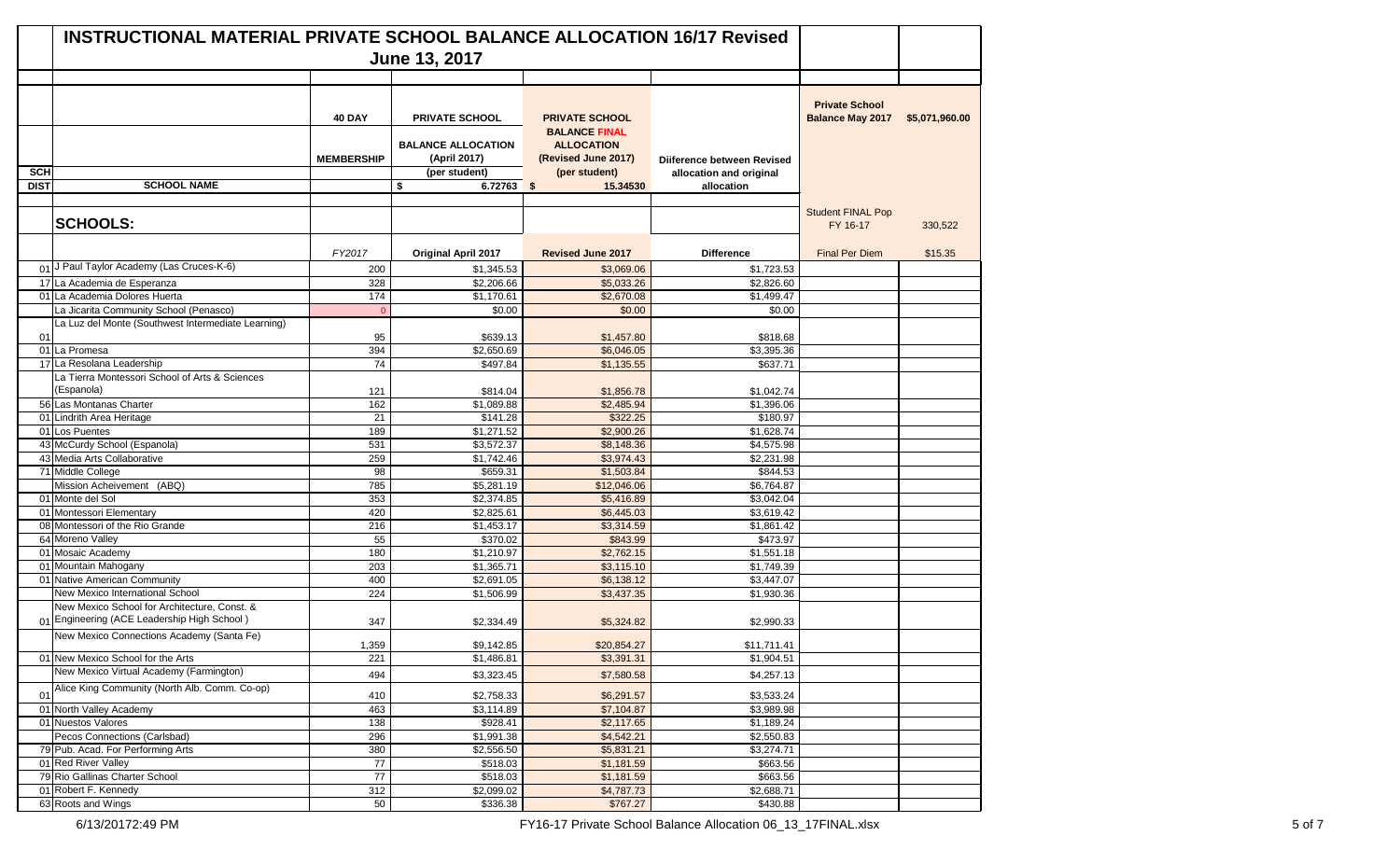| <b>INSTRUCTIONAL MATERIAL PRIVATE SCHOOL BALANCE ALLOCATION 16/17 Revised</b> |                                                 |                   |                                                            |                                                                                   |                                                       |                                                  |                |  |
|-------------------------------------------------------------------------------|-------------------------------------------------|-------------------|------------------------------------------------------------|-----------------------------------------------------------------------------------|-------------------------------------------------------|--------------------------------------------------|----------------|--|
|                                                                               |                                                 |                   | June 13, 2017                                              |                                                                                   |                                                       |                                                  |                |  |
|                                                                               |                                                 |                   |                                                            |                                                                                   |                                                       |                                                  |                |  |
|                                                                               |                                                 | <b>40 DAY</b>     | <b>PRIVATE SCHOOL</b>                                      | <b>PRIVATE SCHOOL</b>                                                             |                                                       | <b>Private School</b><br><b>Balance May 2017</b> | \$5,071,960.00 |  |
| <b>SCH</b>                                                                    |                                                 | <b>MEMBERSHIP</b> | <b>BALANCE ALLOCATION</b><br>(April 2017)<br>(per student) | <b>BALANCE FINAL</b><br><b>ALLOCATION</b><br>(Revised June 2017)<br>(per student) | Dijference between Revised<br>allocation and original |                                                  |                |  |
| <b>DIST</b>                                                                   | <b>SCHOOL NAME</b>                              |                   | 6.72763 \$<br>\$                                           | 15.34530                                                                          | allocation                                            |                                                  |                |  |
|                                                                               | <b>SCHOOLS:</b>                                 |                   |                                                            |                                                                                   |                                                       | <b>Student FINAL Pop</b><br>FY 16-17             | 330,522        |  |
|                                                                               |                                                 | FY2017            | <b>Original April 2017</b>                                 | <b>Revised June 2017</b>                                                          | <b>Difference</b>                                     | <b>Final Per Diem</b>                            | \$15.35        |  |
|                                                                               | AHQ A SAHQ Academy                              | $\Omega$          | \$0.00                                                     | \$0.00                                                                            | \$0.00                                                |                                                  |                |  |
|                                                                               | S.I.A. Tech (Abq Charter Academy)               | 288               | \$1,937.56                                                 | \$4,419.45                                                                        | $\overline{$2,481.89}$                                |                                                  |                |  |
|                                                                               | Sandoval Academy of Bilingual Education (SABE)  | 84                | \$565.12                                                   | \$1,289.01                                                                        | \$723.88                                              |                                                  |                |  |
|                                                                               | Sage Montessori Charter School (ABQ)            | 152               | \$1,022.60                                                 | \$2,332.49                                                                        | \$1,309.89                                            |                                                  |                |  |
|                                                                               | 04 San Diego Riverside                          | 85                | \$571.85                                                   | \$1,304.35                                                                        | \$732.50                                              |                                                  |                |  |
|                                                                               | 01 School of Dreams Academy                     | 505               | \$3,397.45                                                 | $\overline{$7,749.38}$                                                            | \$4,351.92                                            |                                                  |                |  |
|                                                                               | Sidney Gutierrez                                | 66                | \$444.02                                                   | \$1,012.79                                                                        | \$568.77                                              |                                                  |                |  |
|                                                                               | Six Six Directions                              | 49                | \$329.65                                                   | \$751.92                                                                          | \$422.27                                              |                                                  |                |  |
|                                                                               | 01 South Valley Academy                         | 612               | \$4,117.31                                                 | \$9,391.32                                                                        | \$5,274.01                                            |                                                  |                |  |
|                                                                               | 01 South Valley Preparatory School              | 156               | \$1,049.51                                                 | \$2,393.87                                                                        | \$1,344.36                                            |                                                  |                |  |
|                                                                               | SW Aeronautics, Mathematics & Science (ABQ)     | 259               | \$1,742.46                                                 | \$3,974.43                                                                        | \$2,231.98                                            |                                                  |                |  |
|                                                                               | Southwest Primary                               | 102               | \$686.22                                                   | \$1,565.22                                                                        | \$879.00                                              |                                                  |                |  |
|                                                                               | Southwest Secondary                             | 281               | \$1,890.46                                                 | \$4,312.03                                                                        | \$2,421.57                                            |                                                  |                |  |
|                                                                               | 76 Taos Academy                                 | 208               | \$1,399.35                                                 | \$3,191.82                                                                        | \$1,792.48                                            |                                                  |                |  |
|                                                                               | Taos Integrated School of the Arts              | 147               | \$988.96                                                   | \$2,255.76                                                                        | \$1,266.80                                            |                                                  |                |  |
|                                                                               | <b>Taos International School</b>                | 164               | \$1,103.33                                                 | \$2,516.63                                                                        | \$1,413.30                                            |                                                  |                |  |
|                                                                               | <b>Taos Municipal Charter</b>                   | 212               | \$1,426.26                                                 | \$3,253.20                                                                        | \$1,826.95                                            |                                                  |                |  |
|                                                                               | Technology Leadership High School               | 110               | \$740.04                                                   | \$1,687.98                                                                        | \$947.94                                              |                                                  |                |  |
|                                                                               | 01 The Albuquerque Sign Language Academy        | 97                | \$652.58                                                   | \$1,488.49                                                                        | \$835.91                                              |                                                  |                |  |
|                                                                               | The ASK Academy                                 | 467               | \$3,141.80                                                 | \$7,166.26                                                                        | \$4,024.45                                            |                                                  |                |  |
|                                                                               | The Great Academy                               | 171               | $\overline{$1,150.43}$                                     | \$2,624.05                                                                        | \$1,473.62                                            |                                                  |                |  |
|                                                                               | 63 The Masters Program                          | 204               | \$1,372.44                                                 | \$3,130.44                                                                        | \$1,758.00                                            |                                                  |                |  |
|                                                                               | The New America School (ABQ)                    | 328               | \$2,206.66                                                 | \$5,033.26                                                                        | \$2,826.60                                            |                                                  |                |  |
|                                                                               | The New America School (Las Cruces)             | 314               | \$2,112.48                                                 | \$4,818.42                                                                        | \$2,705.95                                            |                                                  |                |  |
|                                                                               | Tierra Adentro                                  | 288               | \$1,937.56                                                 | \$4,419.45                                                                        | \$2,481.89                                            |                                                  |                |  |
|                                                                               | 23 Tierra Encatada (Charter School 37)          | 293               | \$1,971.20                                                 | \$4,496.17                                                                        | \$2,524.98                                            |                                                  |                |  |
|                                                                               | 75 Turquoise Trail                              | 465               | \$3,128.35                                                 | \$7,135.57                                                                        | \$4,007.22                                            |                                                  |                |  |
|                                                                               | 01 Twenty First Cent.                           | 253               | \$1,702.09                                                 | \$3,882.36                                                                        | \$2,180.27                                            |                                                  |                |  |
|                                                                               | Uplift Community (Gallup)                       | 189               | \$1,271.52                                                 | \$2,900.26                                                                        | \$1,628.74                                            |                                                  |                |  |
|                                                                               | 04 Vista Grande                                 | 88                | \$592.03                                                   | \$1,350.39                                                                        | \$758.35                                              |                                                  |                |  |
|                                                                               | 01 Walatowa                                     | 57                | \$383.48                                                   | \$874.68                                                                          | \$491.21                                              |                                                  |                |  |
|                                                                               | William W. & Joseph Dorn Community School (ABQ) | 47                | \$316.20                                                   | \$721.23                                                                          | \$405.03                                              |                                                  |                |  |
|                                                                               | <b>TOTAL CHARTER SCHOOLS</b>                    | 25,071            | 168,668.47                                                 | \$384,722.07                                                                      | \$216,053.60                                          |                                                  |                |  |